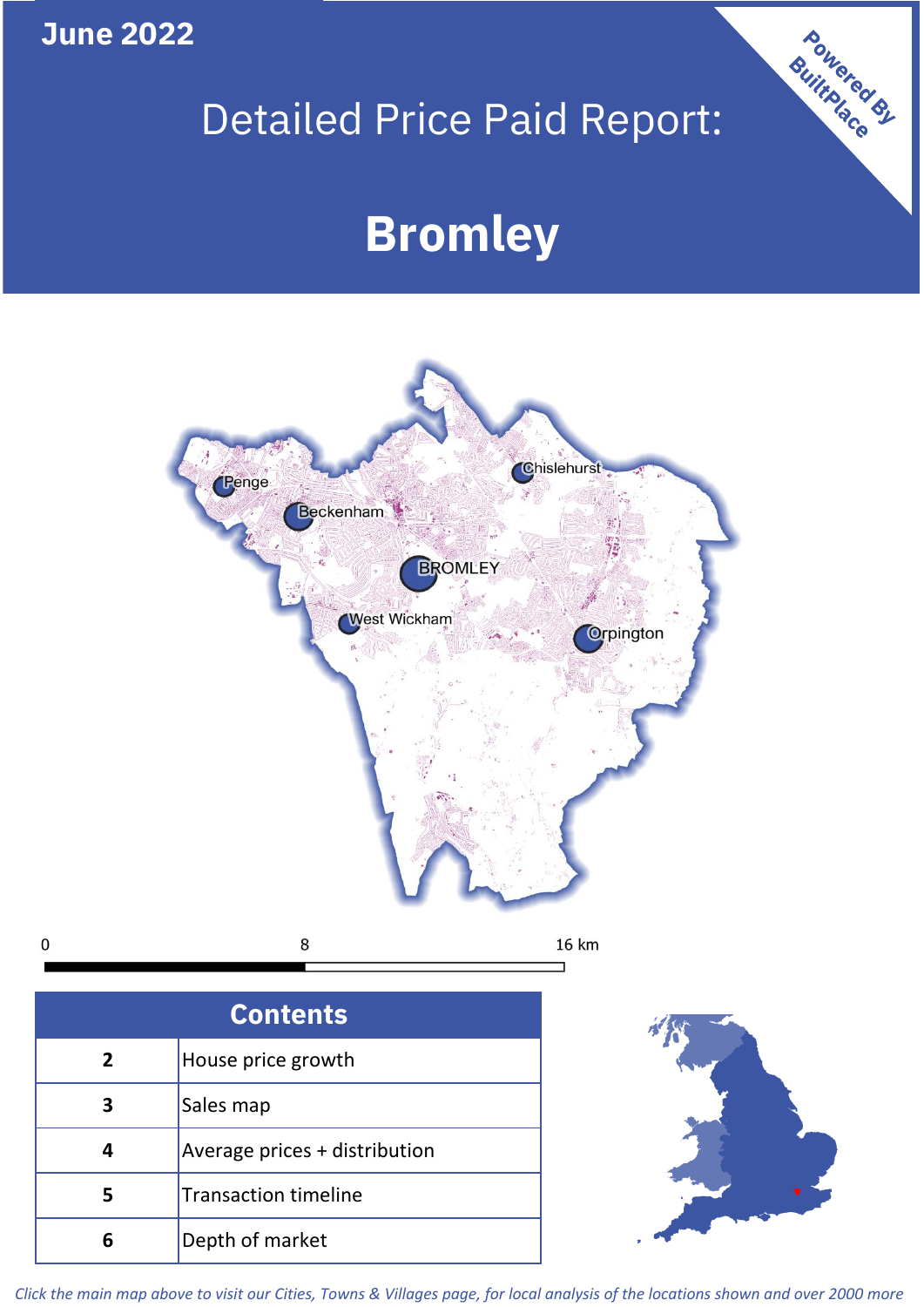#### **Headline Data**

|                     | <b>Current level</b> | 3 month  | <b>Annual</b> | '5 vear | 10 year |
|---------------------|----------------------|----------|---------------|---------|---------|
| <b>House prices</b> | £495,550             | 2.3%     | $7.7\%$       | 12.2%   | 76.3%   |
| <b>Transactions</b> | 5,319                | $-11.3%$ | 18.5%         | 4.3%    | 19.0%   |

#### **House Price Growth (April 2022 data)**

#### *Annual Change in House Prices*



House prices in Bromley grew by 7.7% in the 12 months to April 2022 (based on 3-month smoothed data). By comparison national house prices grew by 10.7% and prices in London grew by 6.7% over the same period.

Bromley house prices are now 68.2% above their previous peak in 2007, compared to +76.7% for London and +52.9% across England.



#### *Year-To-Date Change in House Prices, December to April*

Local prices have grown by 2.5% in 2022 so far, compared to growth of 1.8% over the same period last year.

#### *Source: OS OpenData; UK House Price Index (Contains HM Land Registry data © Crown copyright)*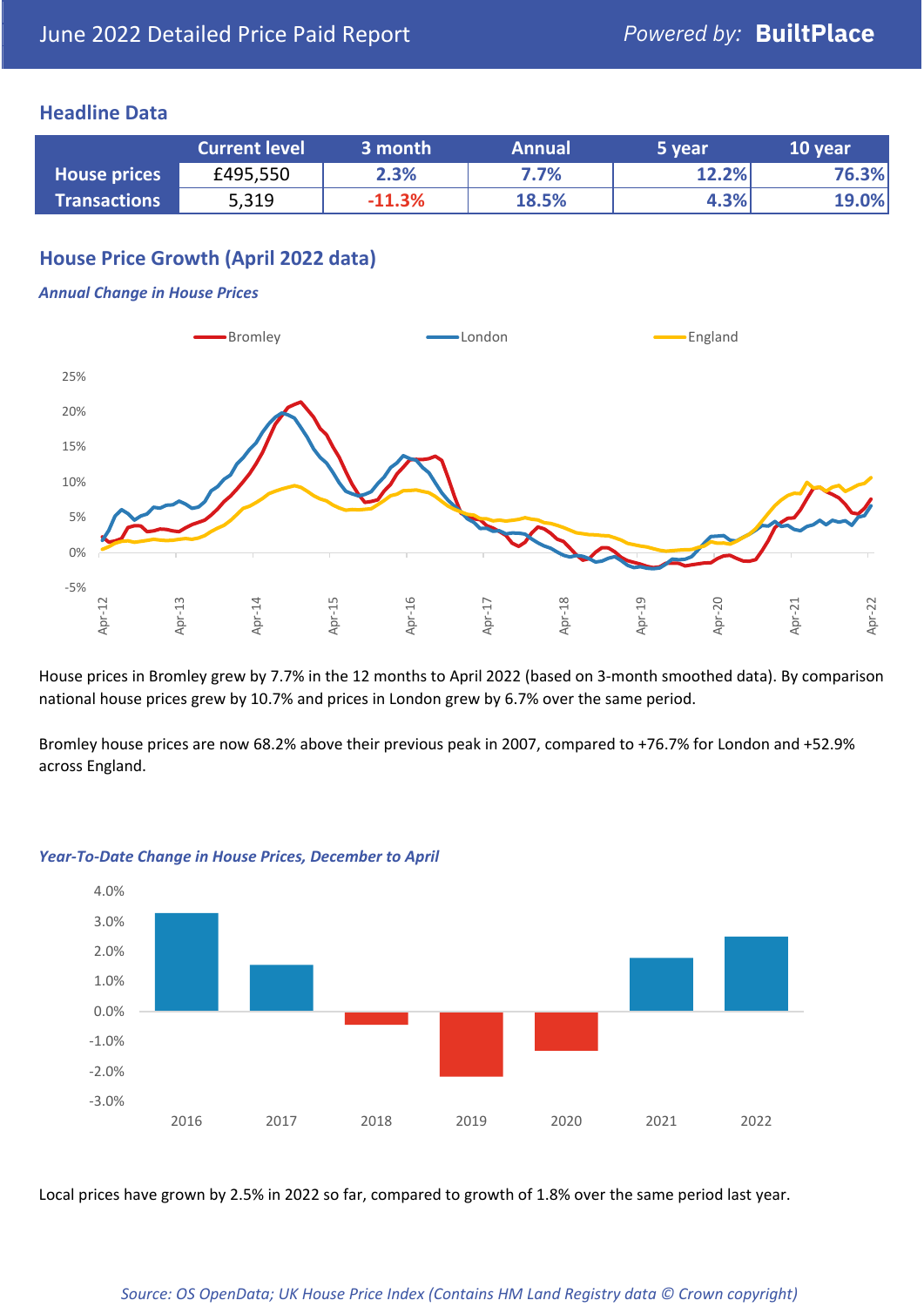### **House Price Map**

*12 months to April 2022*



*Each point is one postcode, coloured by the average value relative to all sales in this local authority (price bands are LA-specific quintiles).*

## **Map Key**

| Min      | Max      |                            |
|----------|----------|----------------------------|
| Up to    | £329,000 | 1st quintile / lowest 20%  |
| £329,000 | £425,000 | 2nd quintile               |
| £425,000 | £542,000 | 3rd quintile               |
| £542,000 | £720,000 | 4th quintile               |
| £720,000 | and over | 5th quintile / highest 20% |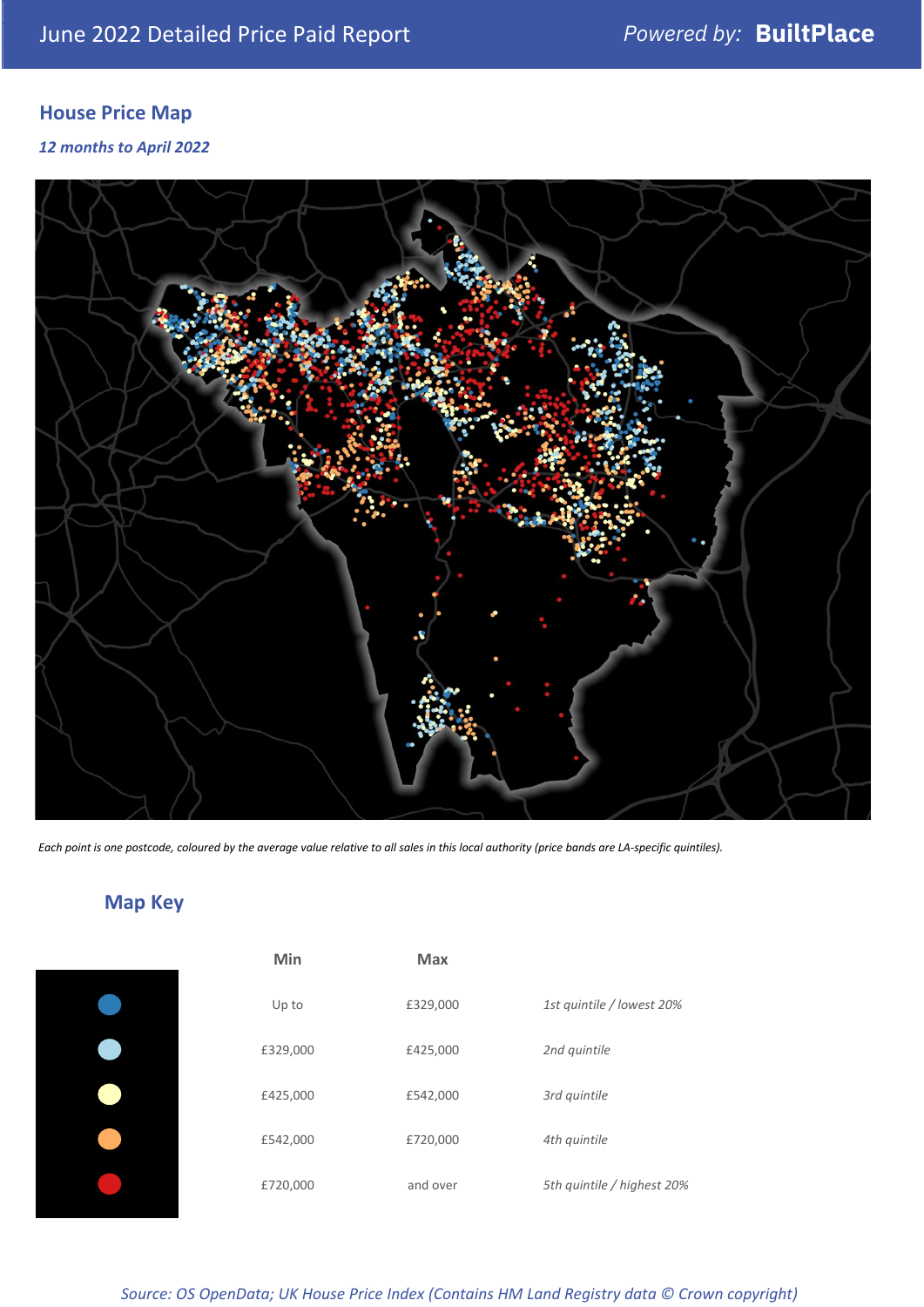### **Average House Price by Property Type**

#### *12 months to April 2022*



|                 | <b>New</b>           | <b>Second hand</b> |  |  |
|-----------------|----------------------|--------------------|--|--|
| <b>Flat</b>     | £371,233             | £338,657           |  |  |
| <b>Terraced</b> | No recorded<br>sales | £494,122           |  |  |
| Semi-detached   | £608,750             | £605,694           |  |  |
| <b>Detached</b> | No recorded<br>sales | £1,007,255         |  |  |

#### **House Price Distribution by Year**

*All properties, by price band and calendar year (2020 = year to date)*

|                    | 1997 | 2002 | 2007 | 2012 | 2017 | 2019 | 2020 |
|--------------------|------|------|------|------|------|------|------|
| <b>Under £100k</b> | 62%  | 9%   | 1%   | 1%   | 0%   | 0%   | 0%   |
| £100-200k          | 31%  | 52%  | 24%  | 21%  | 3%   | 3%   | 3%   |
| E200-300k          | 5%   | 24%  | 38%  | 35%  | 14%  | 11%  | 14%  |
| £300-400k          | 1%   | 8%   | 19%  | 21%  | 26%  | 21%  | 20%  |
| £400-500k          | 1%   | 4%   | 9%   | 10%  | 19%  | 19%  | 16%  |
| <b>£500k-1m</b>    | 0%   | 2%   | 8%   | 10%  | 33%  | 40%  | 39%  |
| £1-2m              | 0%   | 0%   | 1%   | 1%   | 4%   | 6%   | 7%   |
| <b>Over £2m</b>    | 0%   | 0%   | 0%   | 0%   | 0%   | 1%   | 1%   |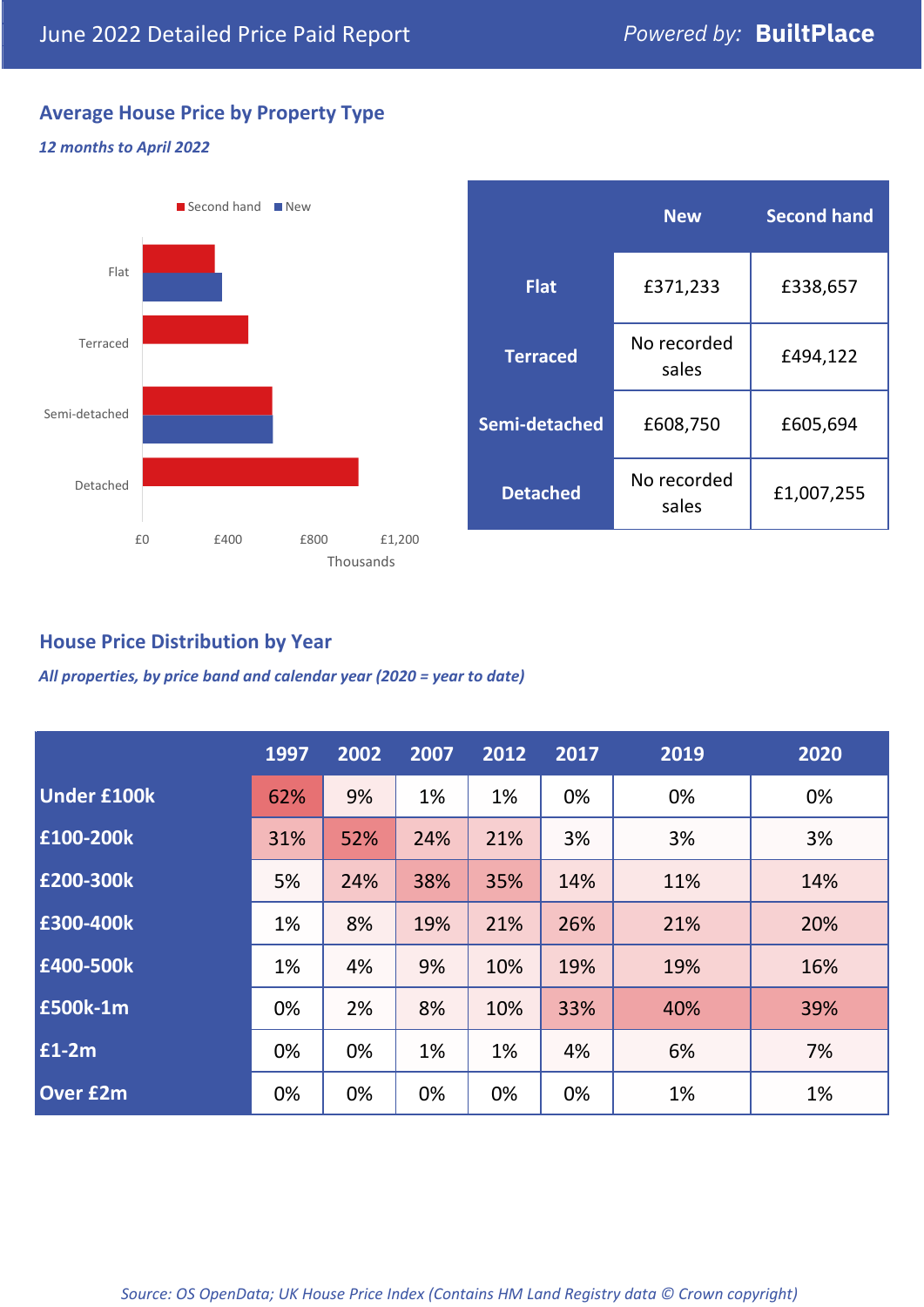#### **Transactions (February 2022 data)**

*Annual Transactions, Indexed (2001-05 average = 100)*



There were 5,319 transactions in Bromley during the 12 months to February 2022. This is 73% of the average from 2001- 05 and suggests activity is below pre-downturn levels.

Transactions in Bromley have fallen by 13.8% since 2014, compared to changes of -21.3% for London and -7.7% for England.



#### *Cash and New Build Sales as % of Total, by Year*

*Note: The data on this page EXCLUDES transactions identified as transfers under a power of sale/repossessions, buy-to-lets (where they can be identified by a mortgage), and transfers to non-private individuals - i.e. it comprises only Land Registry 'A' data.*